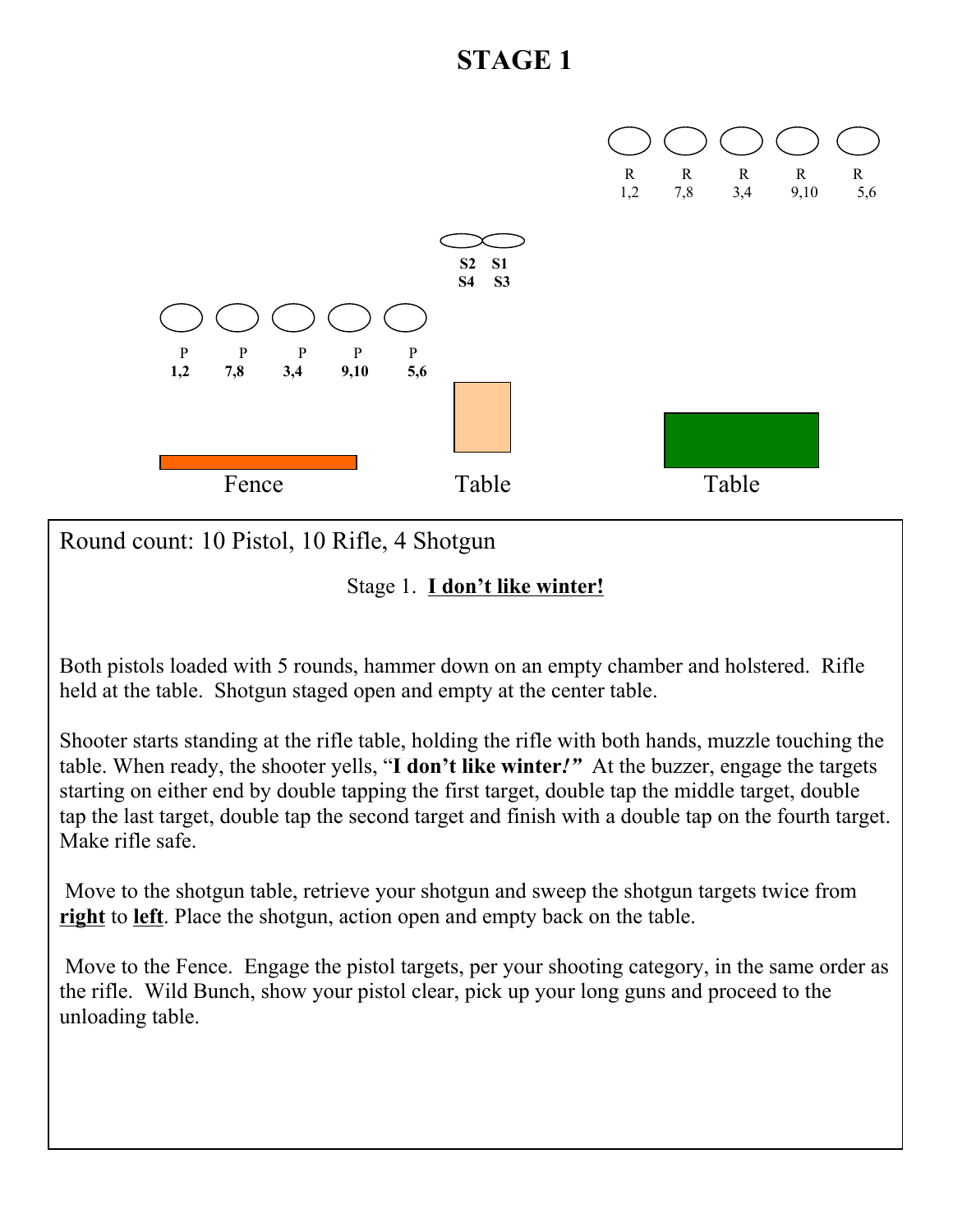

Round count: 10 Pistol, 10 Rifle, 4 Shotgun

#### Stage 2. **It's a long time until spring!**

Both pistols loaded with 5 rounds, hammer down on an empty chamber and holstered. Rifle staged at the table. Shotgun staged open and empty at the center table.

Shooter starts standing at the rifle table, both hands touching their hat. When ready, the shooter yells, "**It's a long time until spring!***"* At the buzzer, pick up the rifle and engage the targets starting on either end with a 1, 2, 4, 2, 1 sweep.

 Move to the shotgun table, retrieve your shotgun and sweep the shotgun targets twice from **right** to **left**. Place the shotgun, action open and empty back on the table.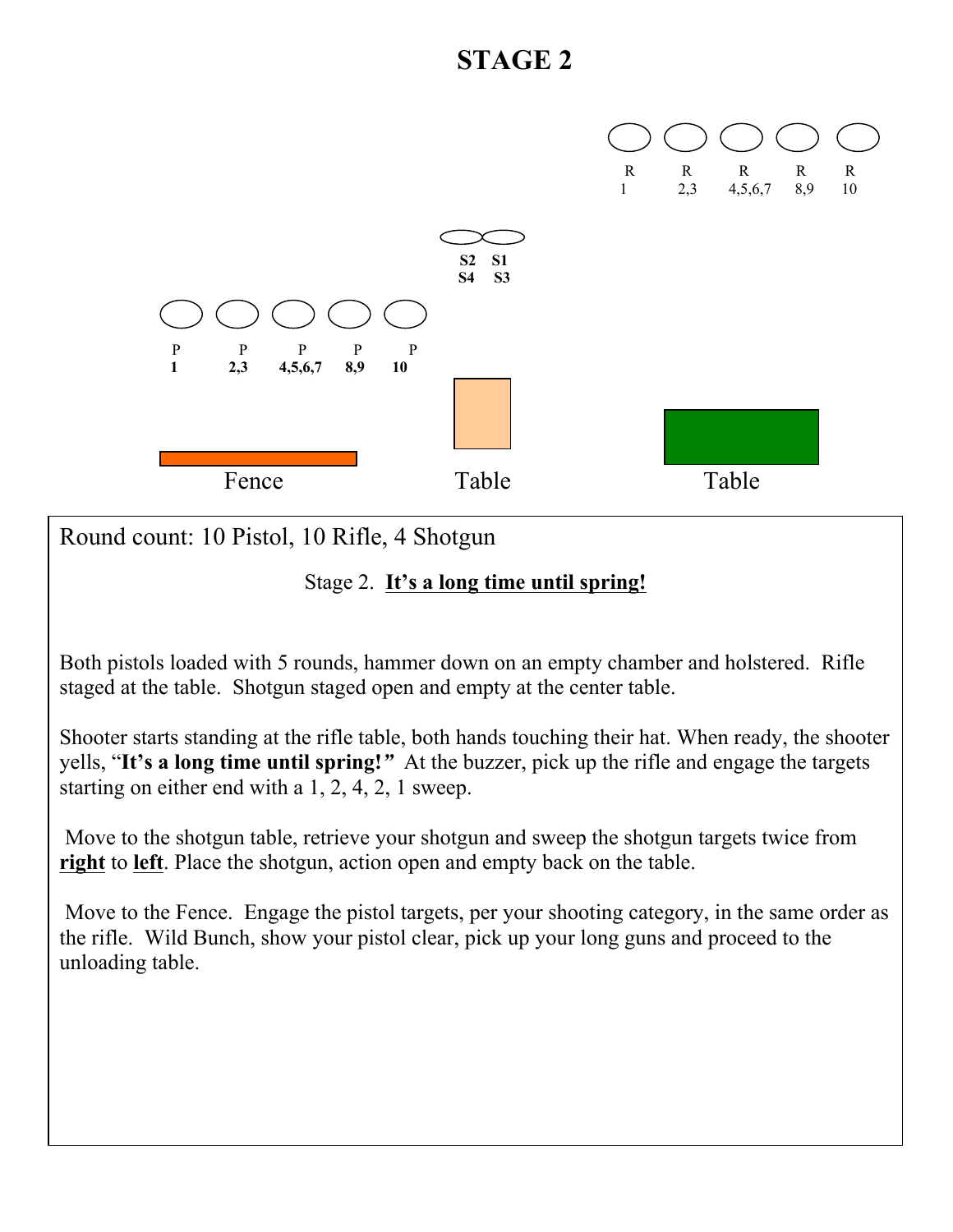

Round count: 10 Pistol, 10 Rifle, 4 Shotgun

Stage 3. **I can't wait for the first snow day!**

Both pistols loaded with 5 rounds, hammer down on an empty chamber and holstered. Rifle staged at the table. Shotgun staged open and empty at the center table.

Shooter starts standing at the rifle table, hands at their side. When ready, the shooter yells, "**I can't wait for the first snow day!***"* At the buzzer, pick up the rifle and engage the targets in this order, double tap the inside left target, double tap the inside right target, then put one round on the outside left target and one round on the outside right target, then starting on the left sweep all four targets.

 Move to the shotgun table, retrieve your shotgun and sweep the shotgun targets twice from **right** to **left**. Place the shotgun, action open and empty back on the table.